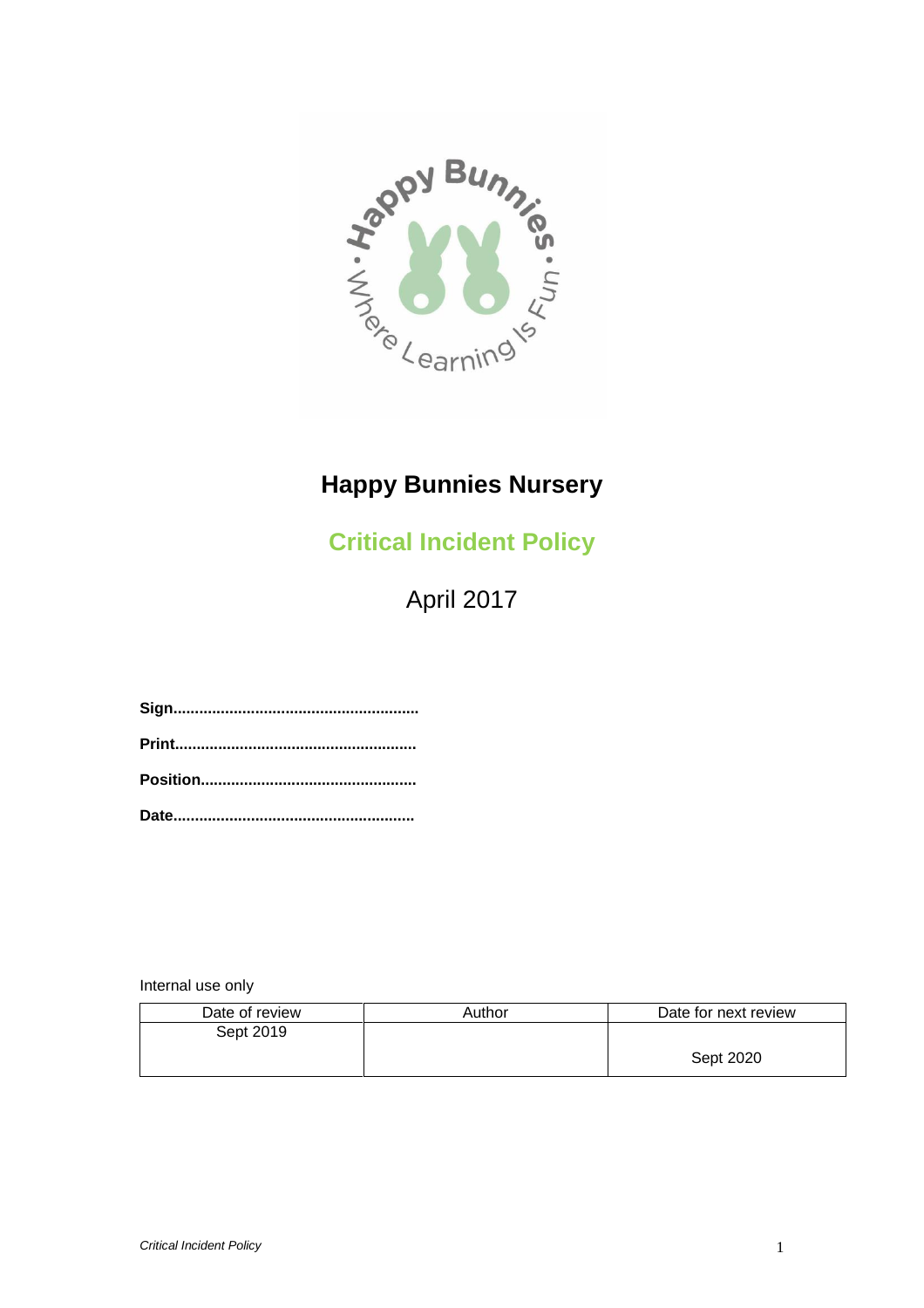# **Critical Incident Policy**

At Happy Bunnies we understand we need to plan for all eventualities to ensure the health, safety and welfare of all the children we care for. With this in mind we have a critical incident policy in place to ensure our nursery is able to operate effectively in the case of a critical incident. These include:

- Flood
- Fire
- Burglary
- Abduction or threatened abduction of a child
- Bomb threat/terrorism attack
- Any other incident that may affect the care of the children in the nursery.

If any of these incidents impact on the ability for the nursery to operate, we will contact parents via phone and/or e-mail at the earliest opportunity, e.g. before the start of the nursery day.

### **Flood**

There is always a danger of flooding from adverse weather conditions or through the water/central heating systems. We cannot anticipate adverse weather; however, we can ensure that we take care of all our water and heating systems through regular maintenance and checks to reduce the option of flooding in this way. Our central heating systems are checked and serviced annually by a registered engineer and they conform to all appropriate guidelines and legislation.

If flooding occurs during the nursery day, the Nursery Owner and Nursery manager will make a decision based on the severity and location of this flooding, and it may be deemed necessary to follow the fire evacuation procedure. In this instance children, will be kept safe and parents will be notified in the same way as the fire procedure.

Should the nursery be assessed as unsafe through flooding, fire or any other incident we will follow our operational plan and aim to provide alternative arrangements in the local area.

#### **Fire**

Please refer to the fire safety policy (in the Health and Safety policy).

#### **Burglary**

The management of the nursery follow a lock up procedure which ensures all doors and windows are closed and locked before vacating the premises. Alarm systems are used and in operation during all hours the nursery is closed.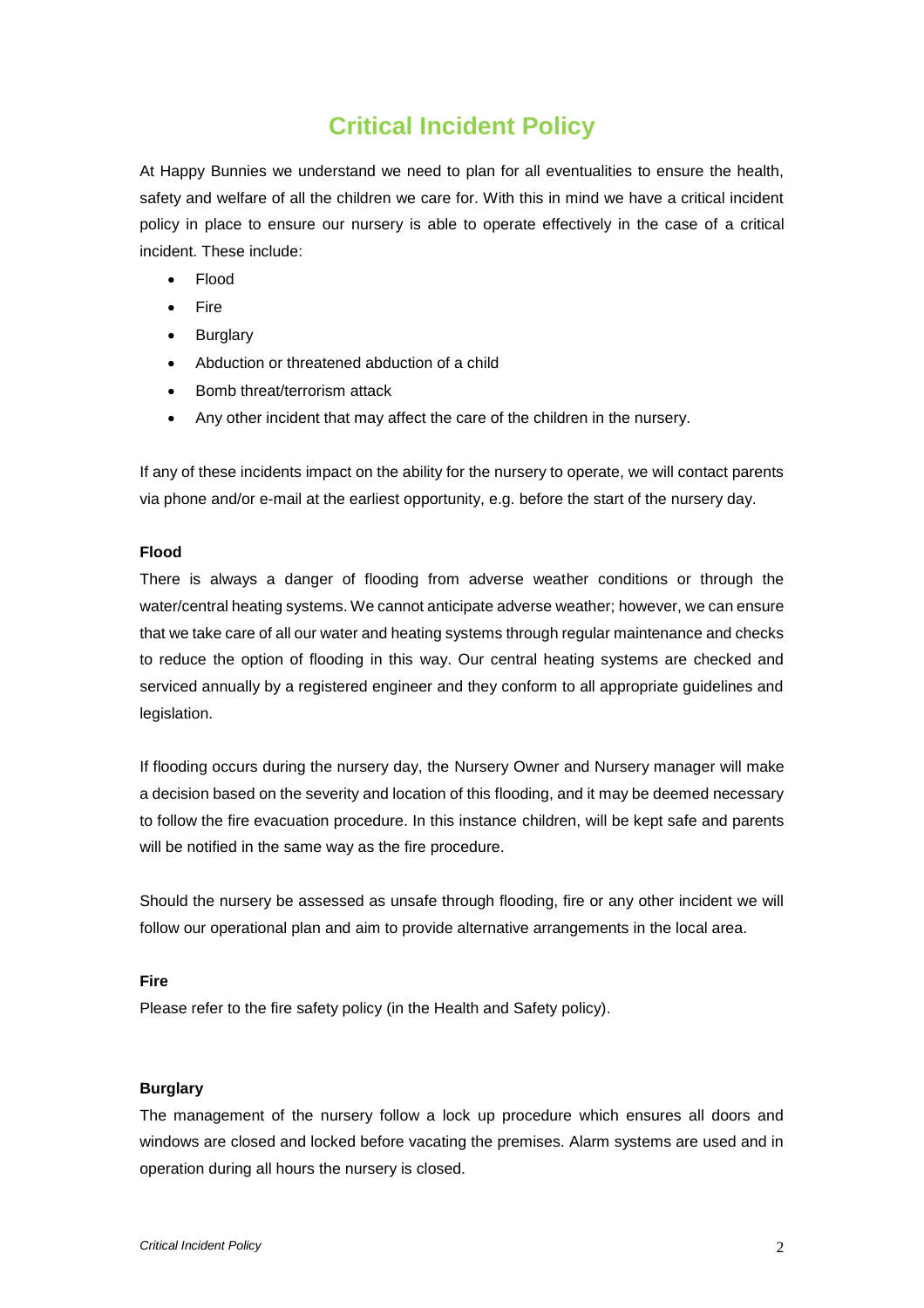The senior person on shift will always check the premises as they arrive in the morning. Should they discover that the nursery has been broken into they will follow the procedure below:

- Dial 999 with as many details as possible, i.e. name and location, details of what you have found and emphasise this is a nursery and children will be arriving soon
- Contain the area to ensure no-one enters until the police arrive. The staff will direct parents and children to a separate area as they arrive. If all areas have been disturbed staff will follow police advice, including following the relocation procedure under flood wherever necessary to ensure the safety of the children
- The manager on duty will help the police with the enquiries, e.g. by identifying items missing, areas of entry etc.
- A senior member of staff will be available at all times during this time to speak to parents, reassure children and direct enquires
- Management will assess the situation following a theft and ensure parents are kept upto-date with developments relating to the operation of the nursery.

## **Abduction or threatened abduction of a child**

At Happy Bunnies we take the safety and welfare of the children in our care extremely seriously. As such, we have secure safety procedures in place to ensure children are safe whilst within our care, this includes safety from abduction. Staff must be vigilant at all times and report any persons lingering on nursery property immediately. All doors and gates to the nursery are locked and unable to be accessed unless staff members allow individuals in. Parents are reminded on a regular basis not to allow anyone into the building whether they are known to them or not. Visitors and general security are covered in more detail in the safeguarding policy.

Children will only be released into the care of a designated adult, see the arrivals and departures policy for more details. Parents are requested to inform the nursery of any potential custody battles or family concerns as soon as they arise so the nursery is able to support the child. The nursery will not take sides in relation to any custody battle and will remain neutral for the child. If an absent parent arrives to collect their child, the nursery will not restrict access **unless** a court order is in place. Parents are requested to issue the nursery with a copy of these documents should they be in place. We will consult our solicitors with regards to any concerns over custody and relay any information back to the parties involved.

If a member of staff witnesses an actual or potential abduction from nursery the following procedure will be followed:

- The police must be called immediately
- The staff member will notify management immediately and the manager will take control
- The parent(s) will be contacted